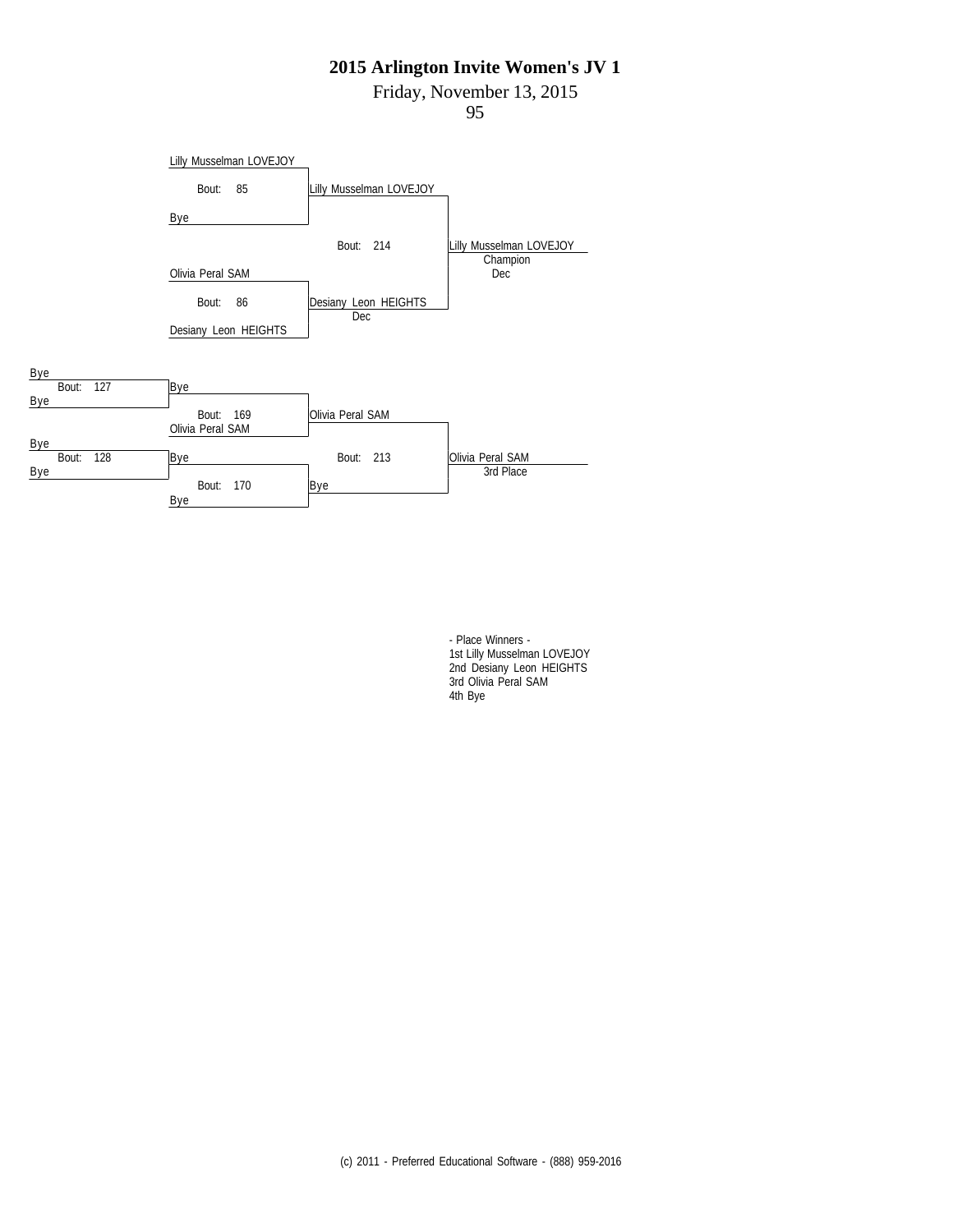Friday, November 13, 2015

102



- Place Winners - 1st Mya Mata TASCOSA 2nd Elizabeth Mckenzie TRINITY 3rd Sayra Gamez SAM 4th Ashleigh Haskins TIMBER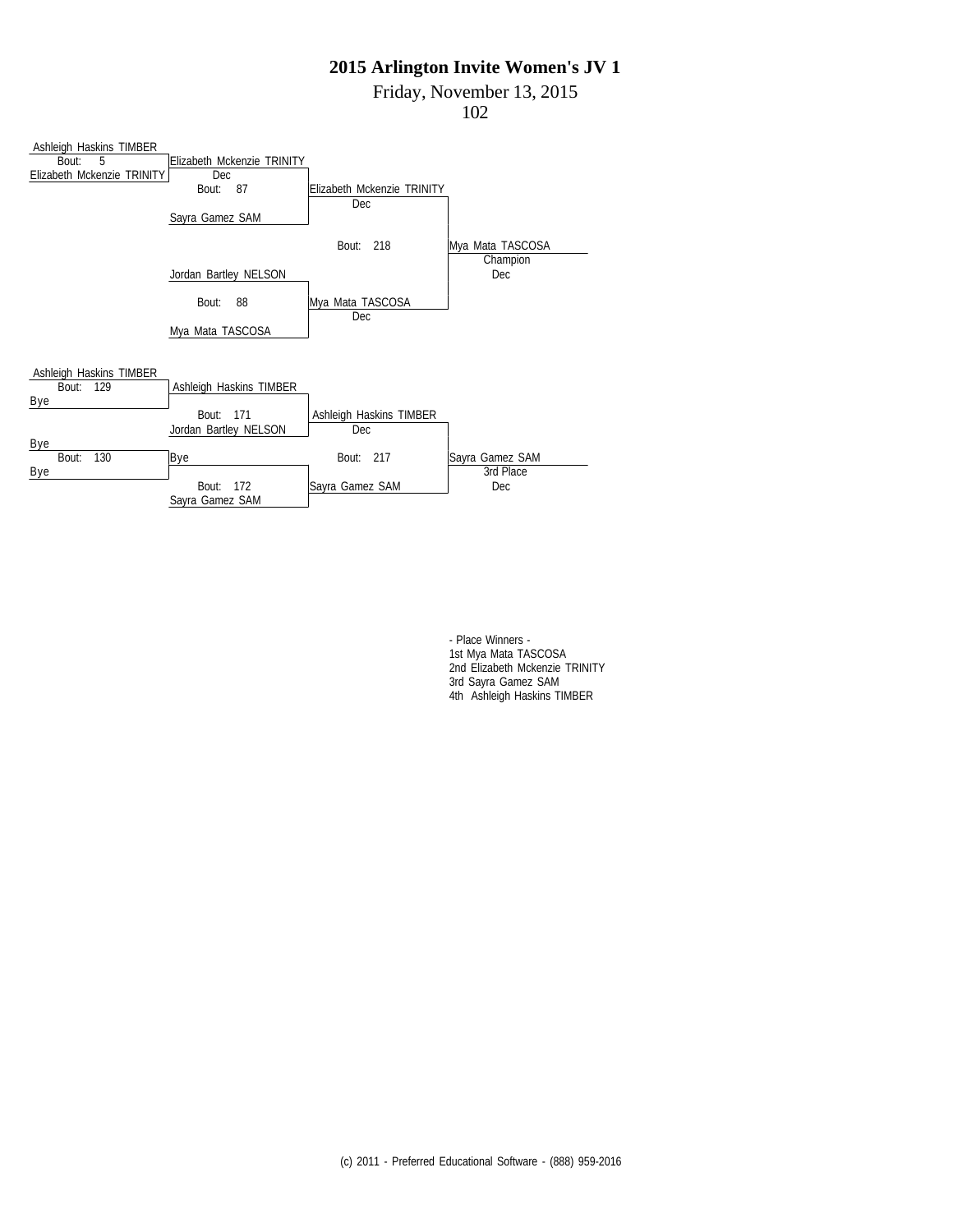Friday, November 13, 2015

110



- Place Winners - 1st Natalie Rodriguez TRINITY 2nd Jocelyn Bolanos ARLINGTN 3rd Cynthia Gonzalez NELSON 4th Maricruz Cecenas CHISHOLM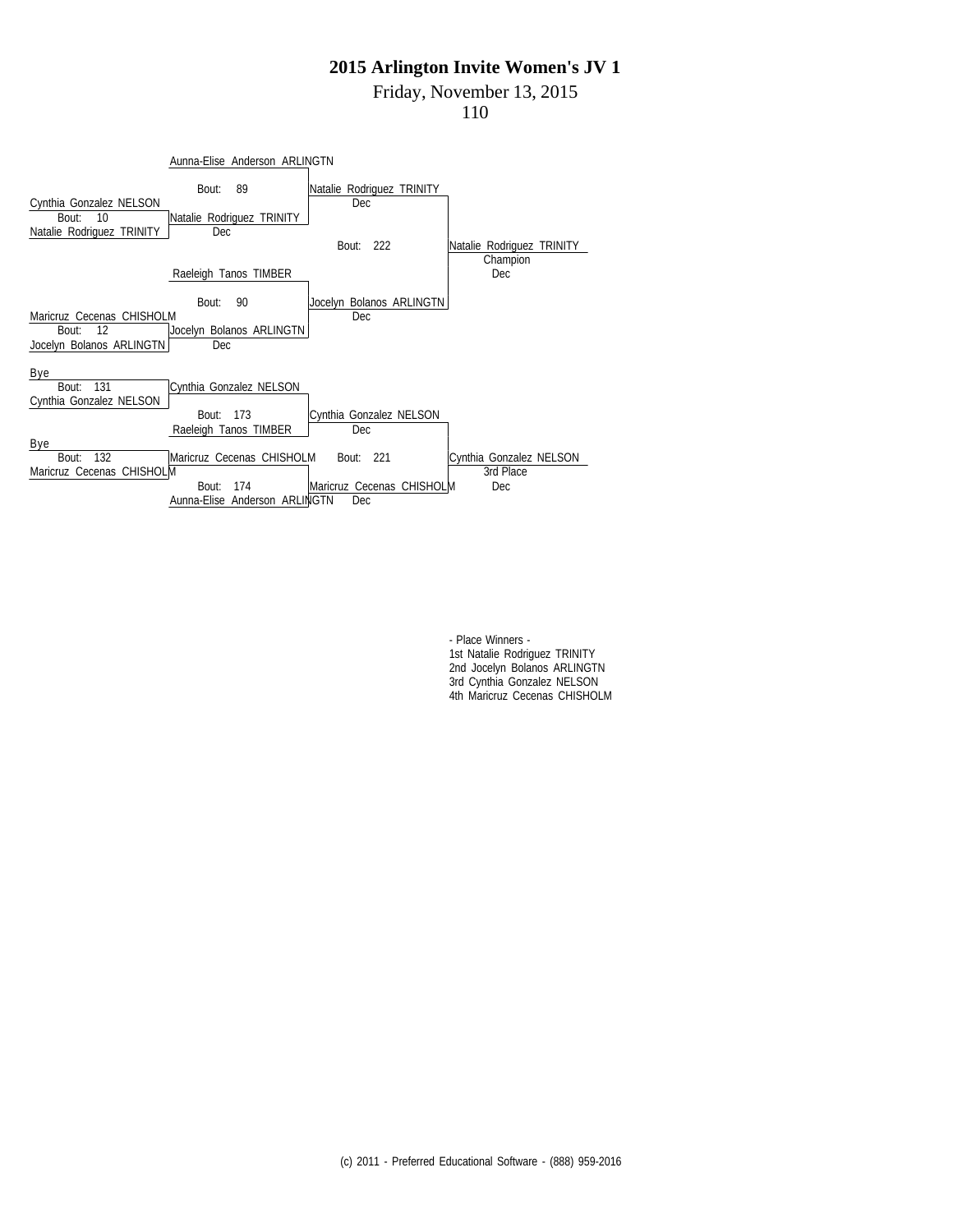Friday, November 13, 2015

119A



- Place Winners - 1st Iris Aragonez SAM 2nd Evelyn Martinez CHISHOLM 3rd Jaci Gay CHISHOLM 4th Debbie Gonzalez ARLINGTN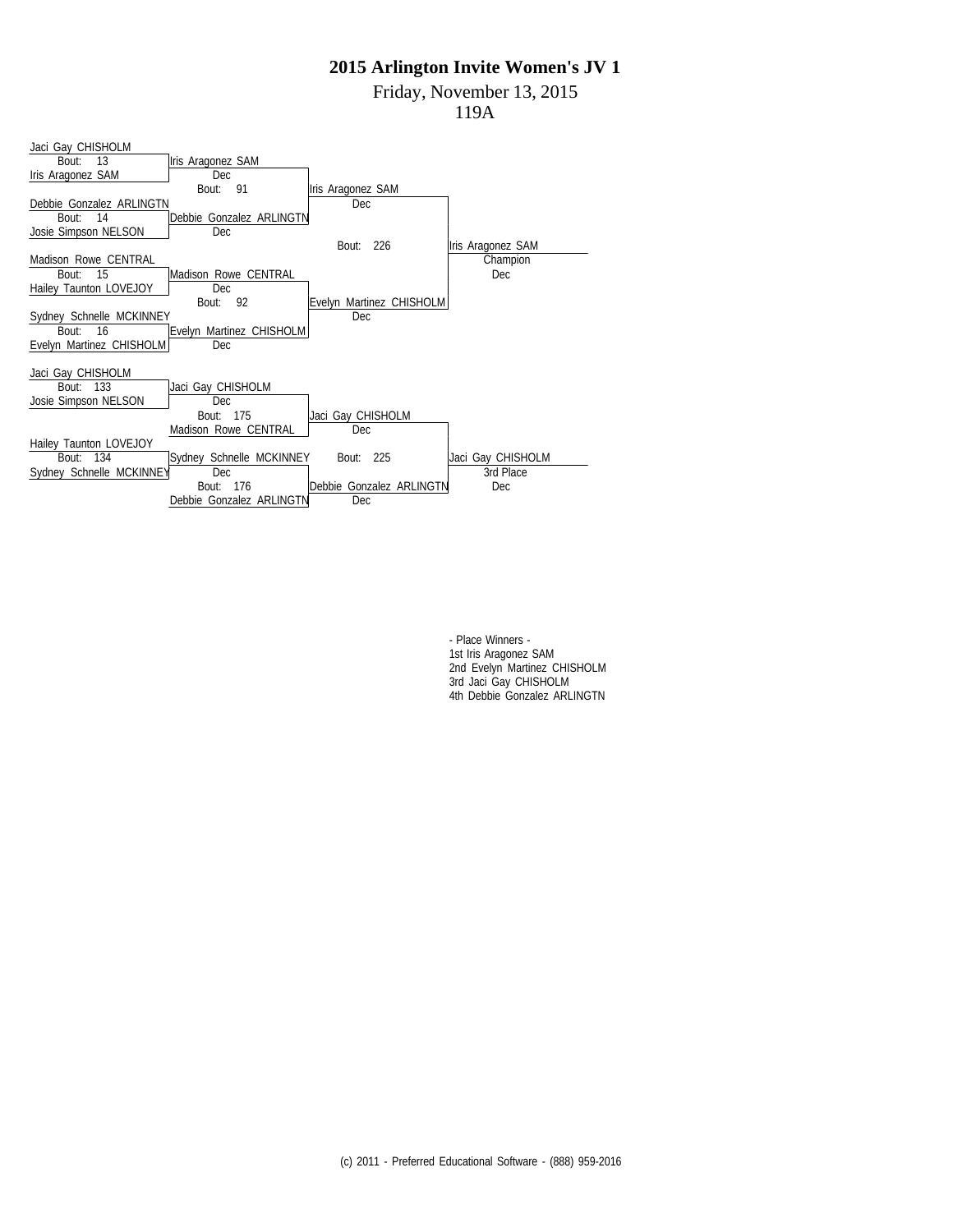Friday, November 13, 2015

119B

| Karen Carrera TRIMBLE     |                         |                         |                         |
|---------------------------|-------------------------|-------------------------|-------------------------|
| 17<br>Bout:               | Karen Carrera TRIMBLE   |                         |                         |
| Alexis Baker TIMBER       | Dec                     |                         |                         |
|                           | 93<br>Bout:             | Colleen Weber CENTRAL   |                         |
| Colleen Weber CENTRAL     |                         | Dec                     |                         |
| 18<br>Bout:               | Colleen Weber CENTRAL   |                         |                         |
| Monisa Aquilar PALODURO   | <b>Dec</b>              |                         |                         |
|                           |                         | 230<br>Bout:            | Colleen Weber CENTRAL   |
| Chloe Harris ARLINGTN     |                         |                         | Champion                |
| 19<br>Bout:               | Chloe Harris ARLINGTN   |                         | Dec                     |
| Britney Orellana CHISHOLM | Dec                     |                         |                         |
|                           | 94<br>Bout:             | Esmeralda Tirado SAM    |                         |
| Abigail Padilla PASCHAL   |                         | Dec                     |                         |
| 20<br>Bout:               | Esmeralda Tirado SAM    |                         |                         |
| Esmeralda Tirado SAM      | Dec                     |                         |                         |
|                           |                         |                         |                         |
| Alexis Baker TIMBER       |                         |                         |                         |
| 135<br>Bout:              | Monisa Aquilar PALODURO |                         |                         |
| Monisa Aquilar PALODURO   | Dec                     |                         |                         |
|                           | Bout: 177               | Monisa Aquilar PALODURO |                         |
|                           | Chloe Harris ARLINGTN   | Dec                     |                         |
| Britney Orellana CHISHOLM |                         |                         |                         |
| 136<br>Bout:              | Abigail Padilla PASCHAL | Bout: 229               | Abigail Padilla PASCHAL |
| Abigail Padilla PASCHAL   | Dec                     |                         | 3rd Place               |
|                           | Bout:<br>- 178          | Abigail Padilla PASCHAL | <b>Dec</b>              |
|                           | Karen Carrera TRIMBLE   | Dec                     |                         |

- Place Winners - 1st Colleen Weber CENTRAL 2nd Esmeralda Tirado SAM 3rd Abigail Padilla PASCHAL 4th Monisa Aguilar PALODURO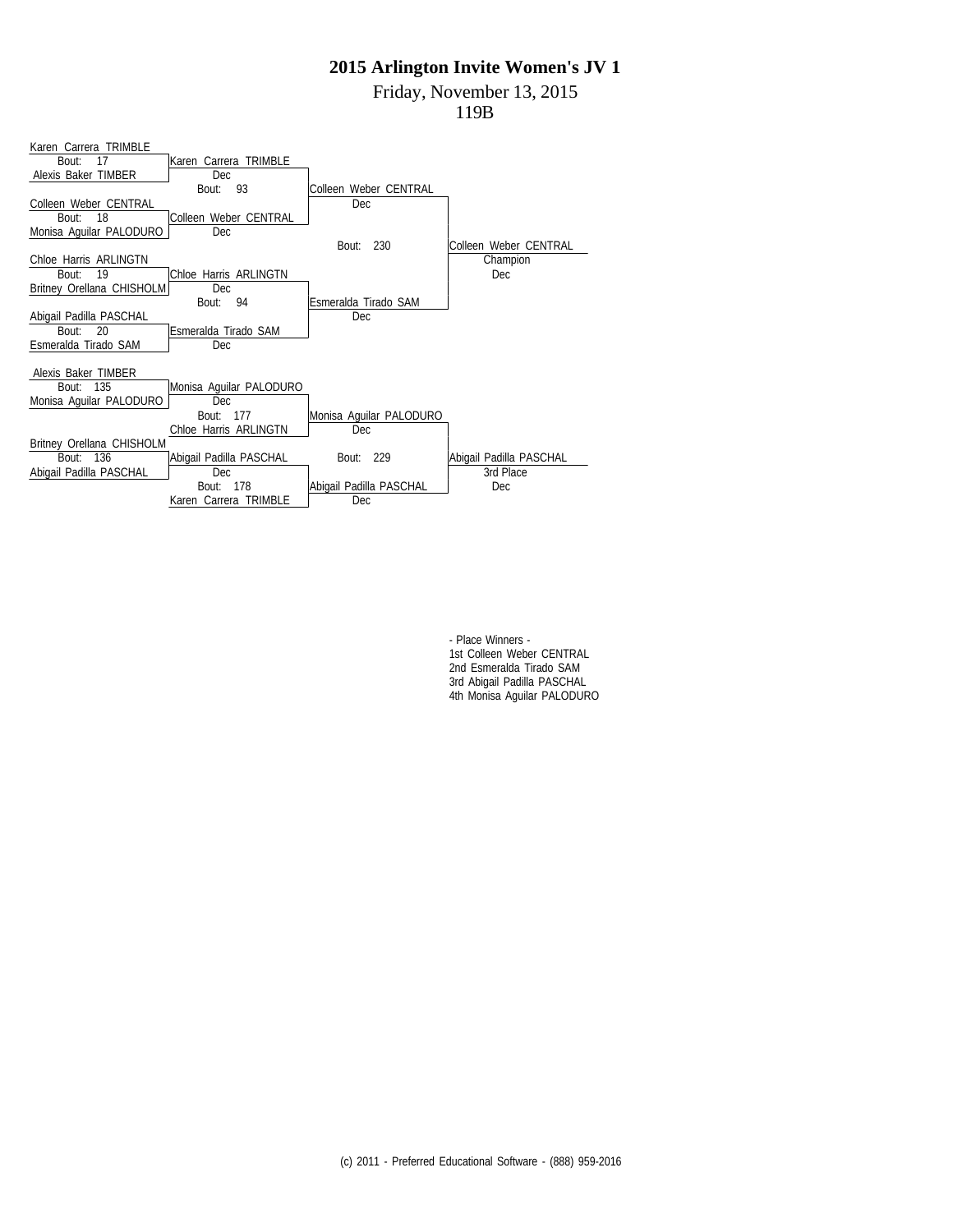Friday, November 13, 2015

119C



- Place Winners - 1st Emily Fergeson TRINITY 2nd Martha Hernandez CHISHOLM 3rd Trinity Portales CHISHOLM 4th JaeLyn Tillis ARLINGTN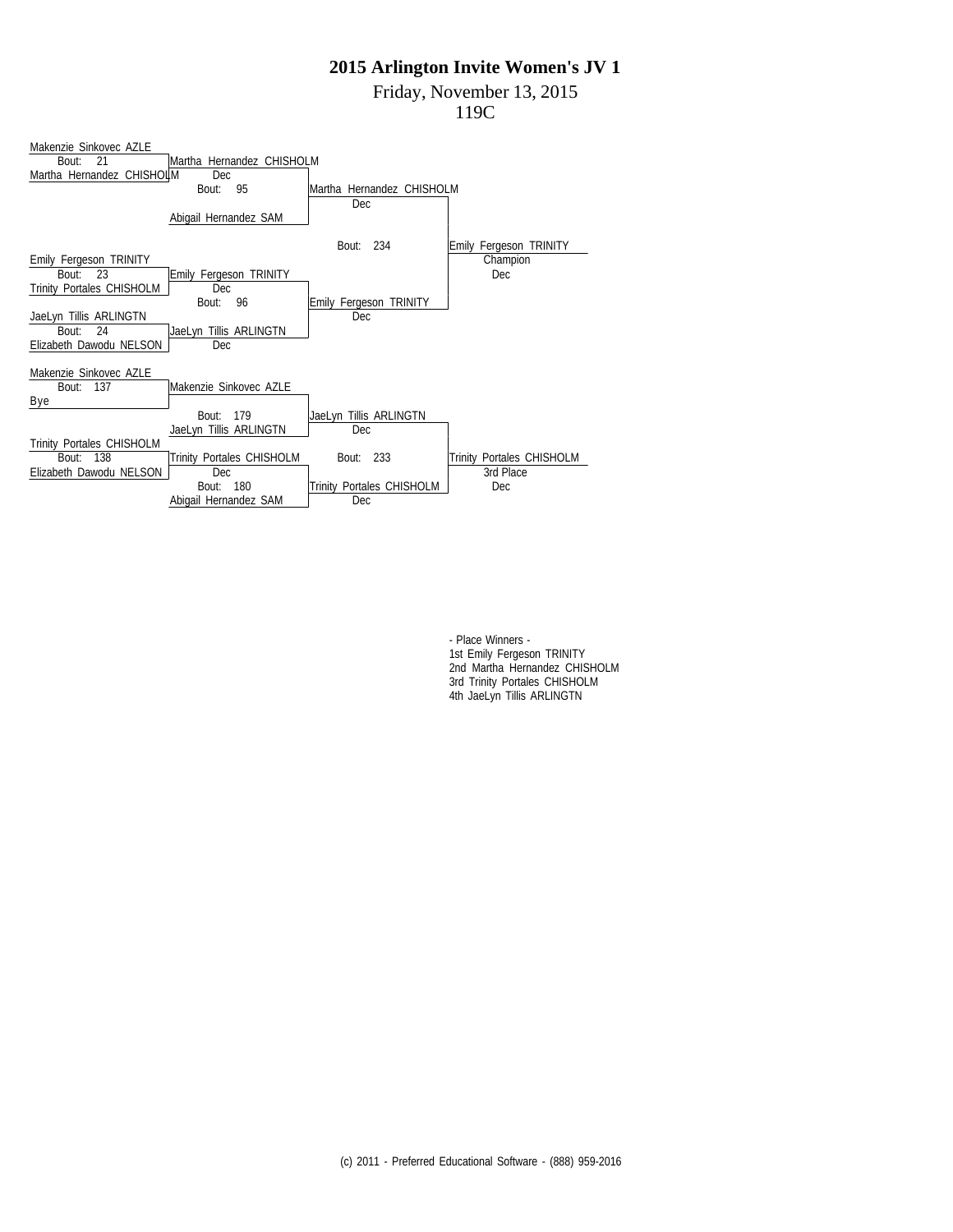Friday, November 13, 2015

128A



- Place Winners - 1st Gema Franco SAM 2nd Miriam Sola BOWIE 3rd Breanna Reed MARTIN 4th Alejandra Pichardo PASCHA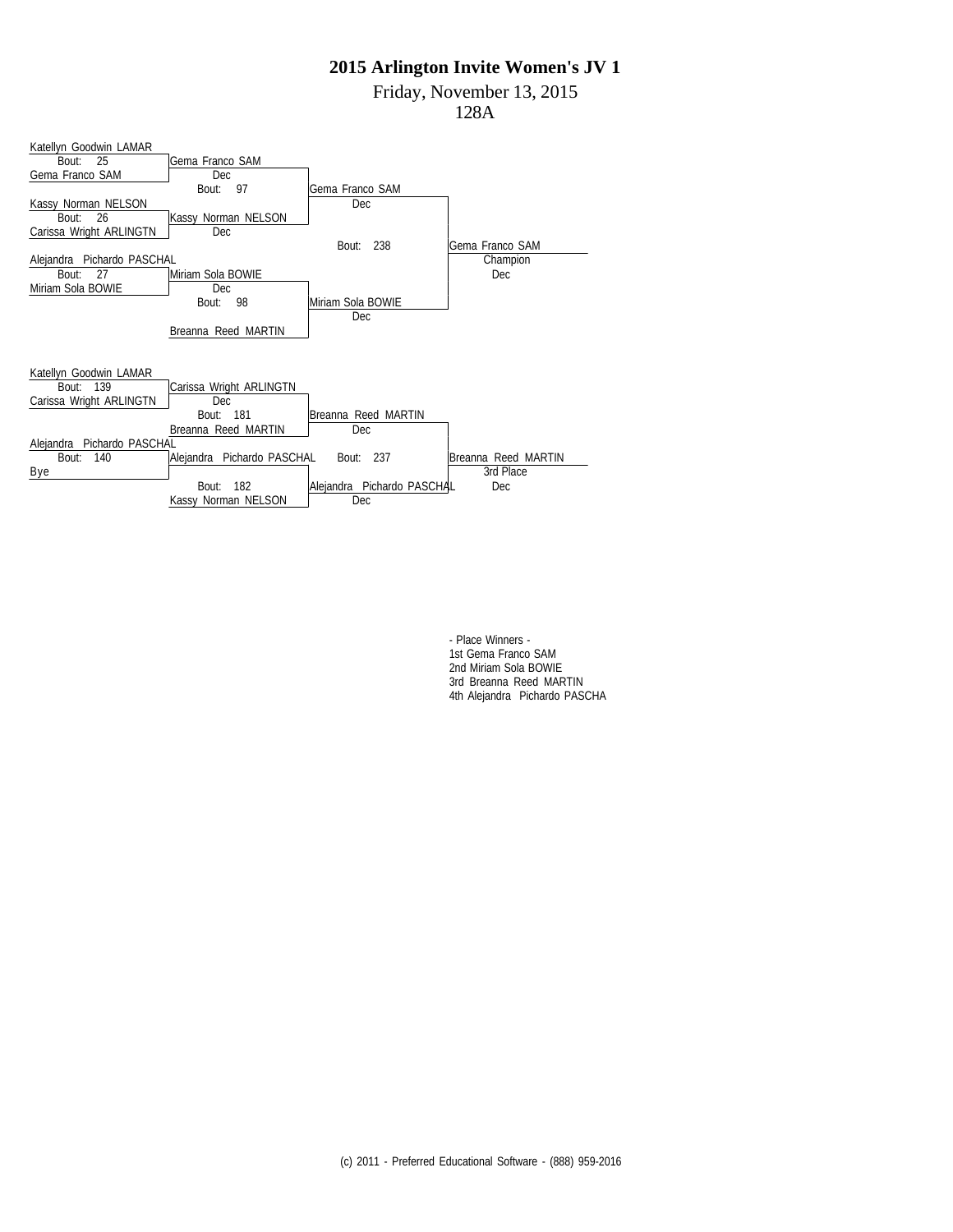Friday, November 13, 2015

128B



- Place Winners - 1st Ariel McAnderson CENTRAL 2nd Tiffanni Miller SEGUIN 3rd Dezaray Soto CHISHOLM 4th Erika Madrigal SAM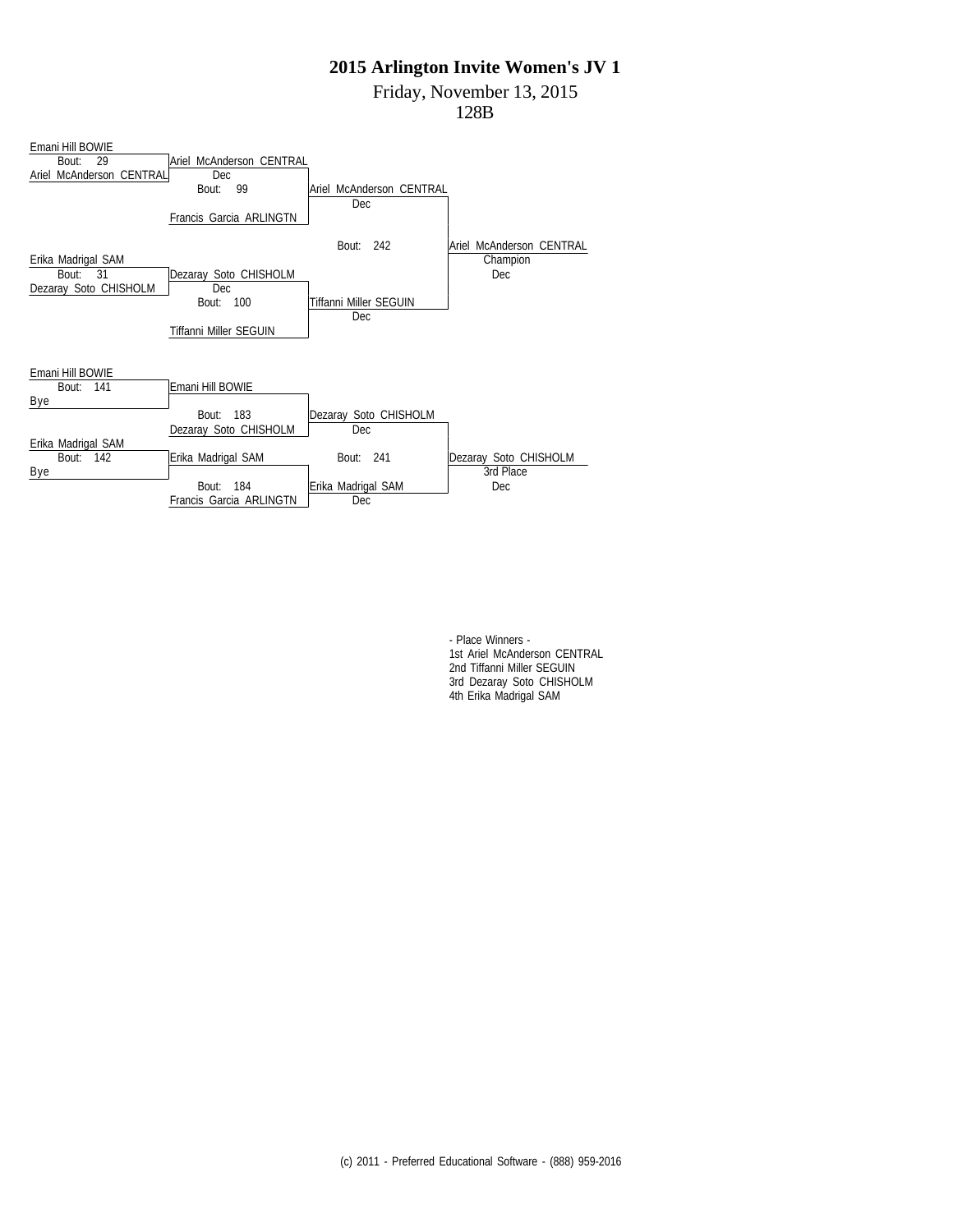### Friday, November 13, 2015

128C



- Place Winners - 1st Jazmin Lopez NELSON 2nd Nikki Olivas SAM 3rd Aurelia Rodriguez HEIGHTS 4th Haylie Delk MARTIN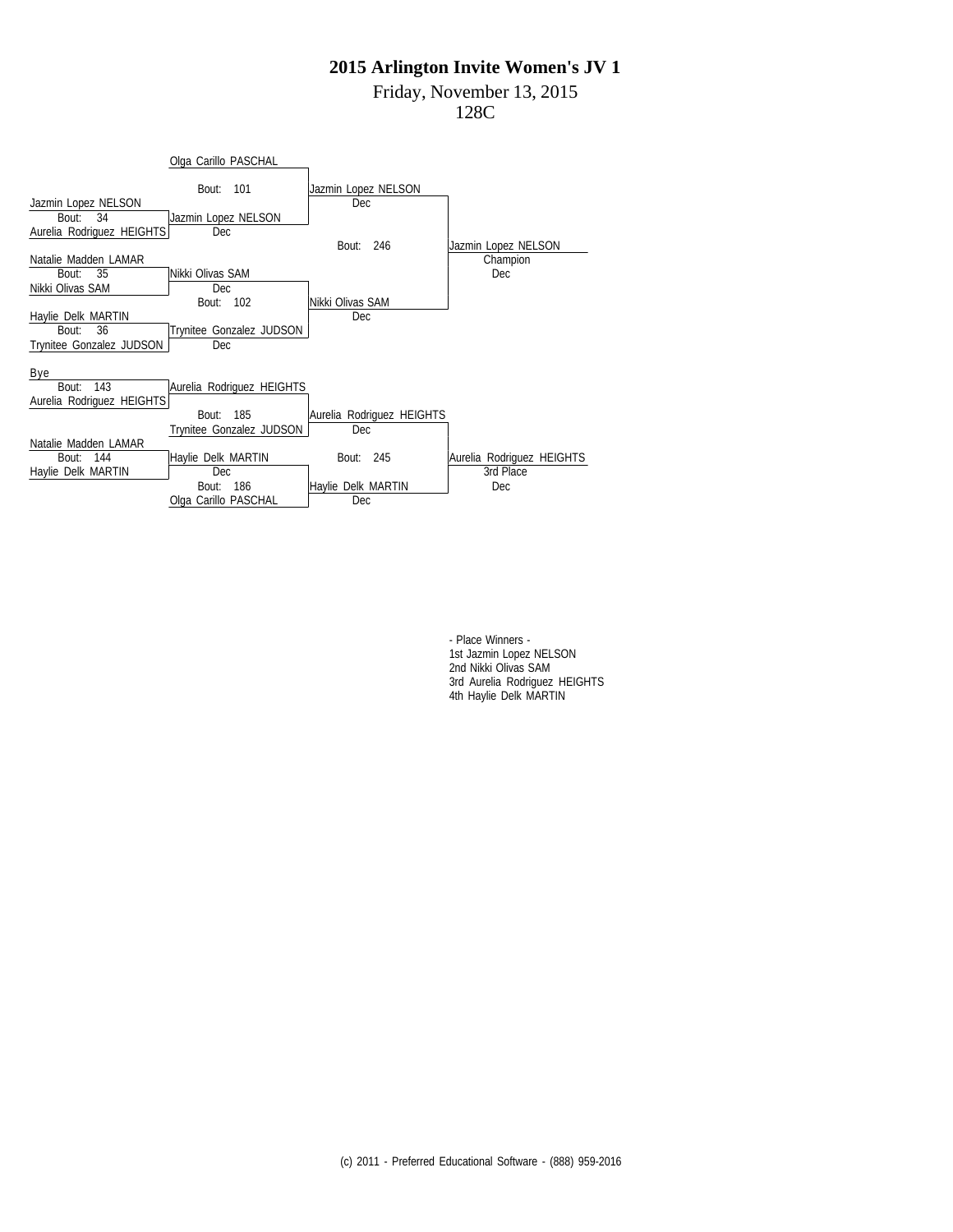## Friday, November 13, 2015

128D



- Place Winners - 1st Amber Galvan TRINITY 2nd Gudelia Leon TASCOSA 3rd Jude Miller TIMBER 4th Miranda Gonzalez SGP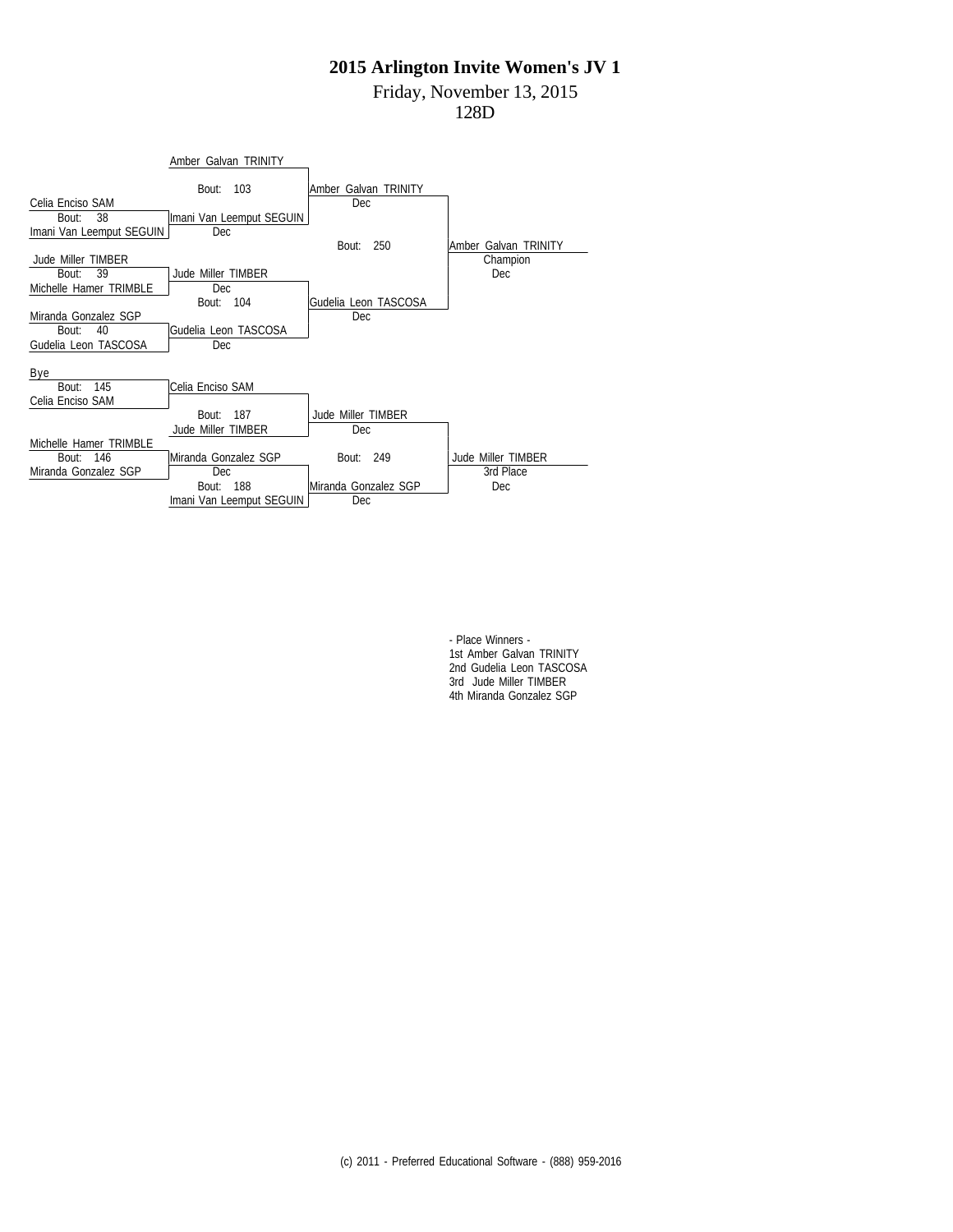Friday, November 13, 2015

138A



- Place Winners - 1st Julie Kolm ARLINGTN 2nd Viridiana Roman SAM 3rd Lanyse Martinez CHISHOLM 4th Eliza Palacios Martine LAM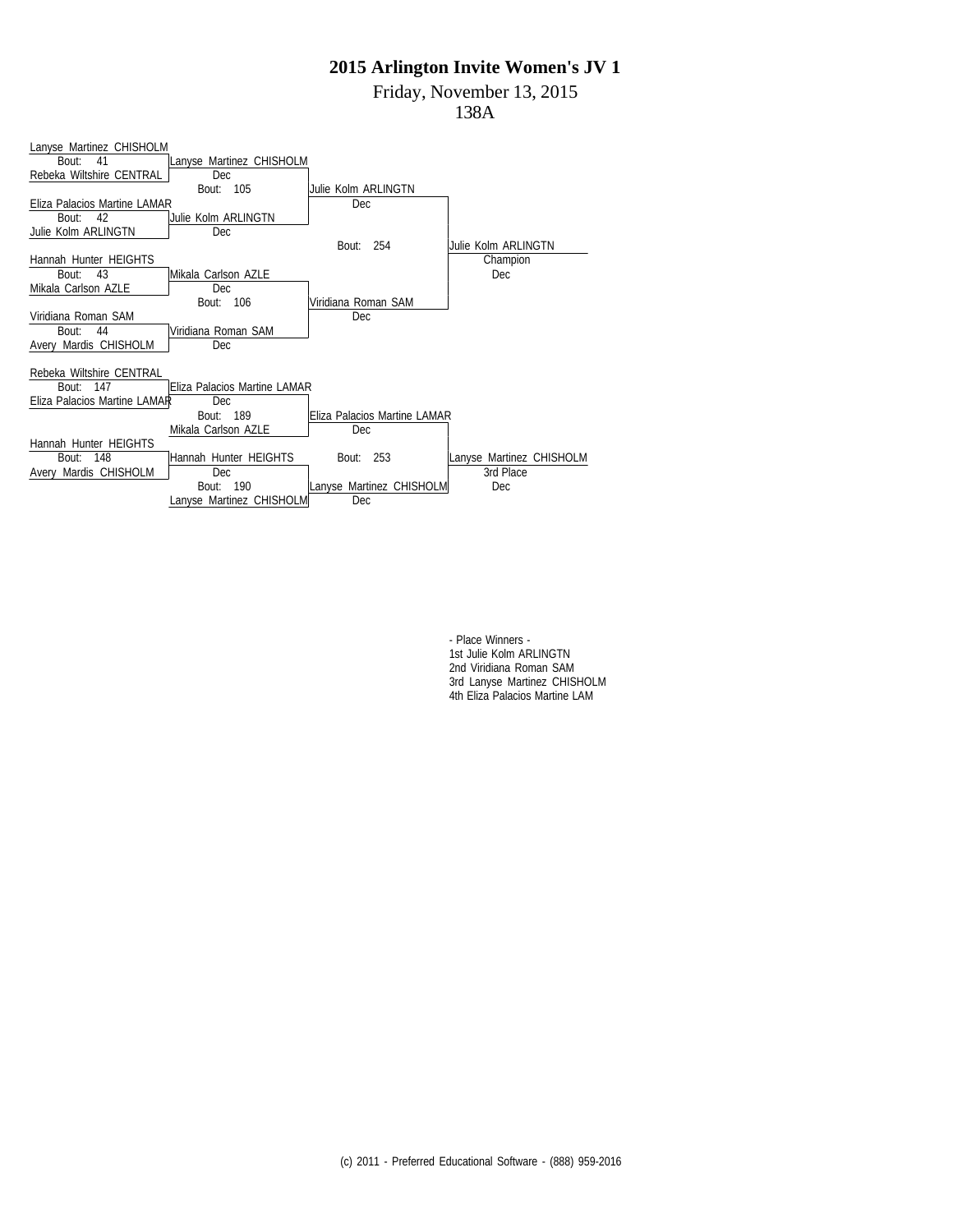# Friday, November 13, 2015

138B



- Place Winners - 1st Makayla Ross HEIGHTS 2nd Julie Alyn LOVEJOY 3rd Susana Rivera PASCHAL 4th Gissell Herrera SAM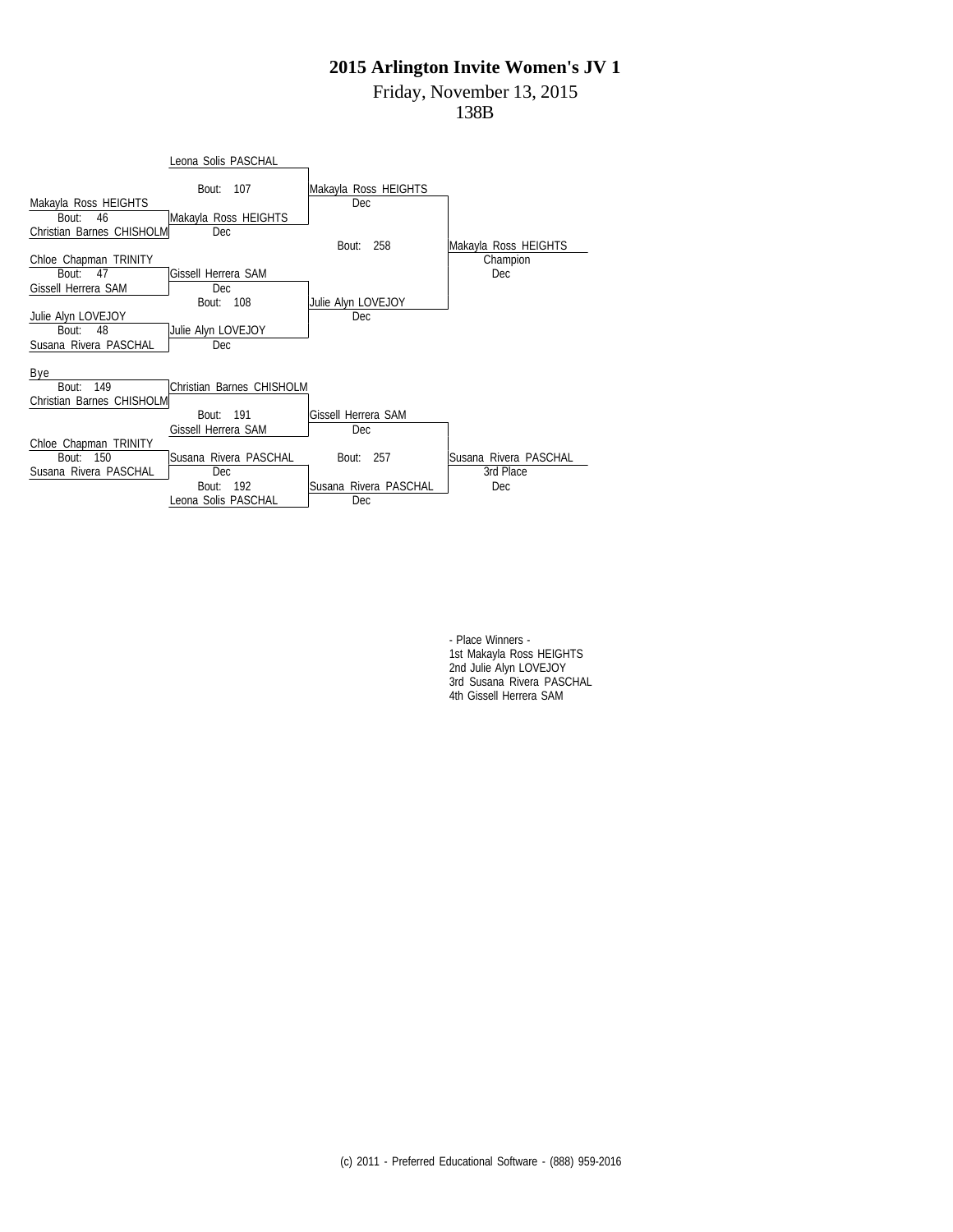Friday, November 13, 2015

148A

| Sharron Torres SAM     |                        |                        |                       |
|------------------------|------------------------|------------------------|-----------------------|
| 49<br>Bout:            | Megan Ryan TRINITY     |                        |                       |
| Megan Ryan TRINITY     | Dec                    |                        |                       |
|                        | Bout: 109              | Jaclyn Higgens TIMBER  |                       |
| Jaclyn Higgens TIMBER  |                        | Dec.                   |                       |
| Bout:<br>50            | Jaclyn Higgens TIMBER  |                        |                       |
| Karen Diaz ARLINGTN    | <b>Dec</b>             |                        |                       |
|                        |                        | 262<br>Bout:           | Jaclyn Higgens TIMBER |
| Courtney Burgess LAMAR |                        |                        | Champion              |
| Bout:<br>51            | Courtney Burgess LAMAR |                        | Dec                   |
| Morgan Holloway MARTIN | Dec                    |                        |                       |
|                        | Bout: 110              | Courtney Burgess LAMAR |                       |
| Yesenia Perrez PASCHAL |                        | Dec                    |                       |
| 52<br>Bout:            | Yesenia Perrez PASCHAL |                        |                       |
| Blanca Delgado SAM     | <b>Dec</b>             |                        |                       |
|                        |                        |                        |                       |
| Sharron Torres SAM     |                        |                        |                       |
| 151<br>Bout:           | Sharron Torres SAM     |                        |                       |
| Karen Diaz ARLINGTN    | <b>Dec</b>             |                        |                       |
|                        | Bout: 193              | Sharron Torres SAM     |                       |
|                        | Yesenia Perrez PASCHAL | Dec                    |                       |
| Morgan Holloway MARTIN |                        |                        |                       |
| Bout: 152              | Morgan Holloway MARTIN | Bout: 261              | Megan Ryan TRINITY    |
| Blanca Delgado SAM     | Dec                    |                        | 3rd Place             |
|                        | 194<br>Bout:           | Megan Ryan TRINITY     | Dec                   |
|                        | Megan Ryan TRINITY     | Dec                    |                       |

- Place Winners - 1st Jaclyn Higgens TIMBER 2nd Courtney Burgess LAMAR 3rd Megan Ryan TRINITY 4th Sharron Torres SAM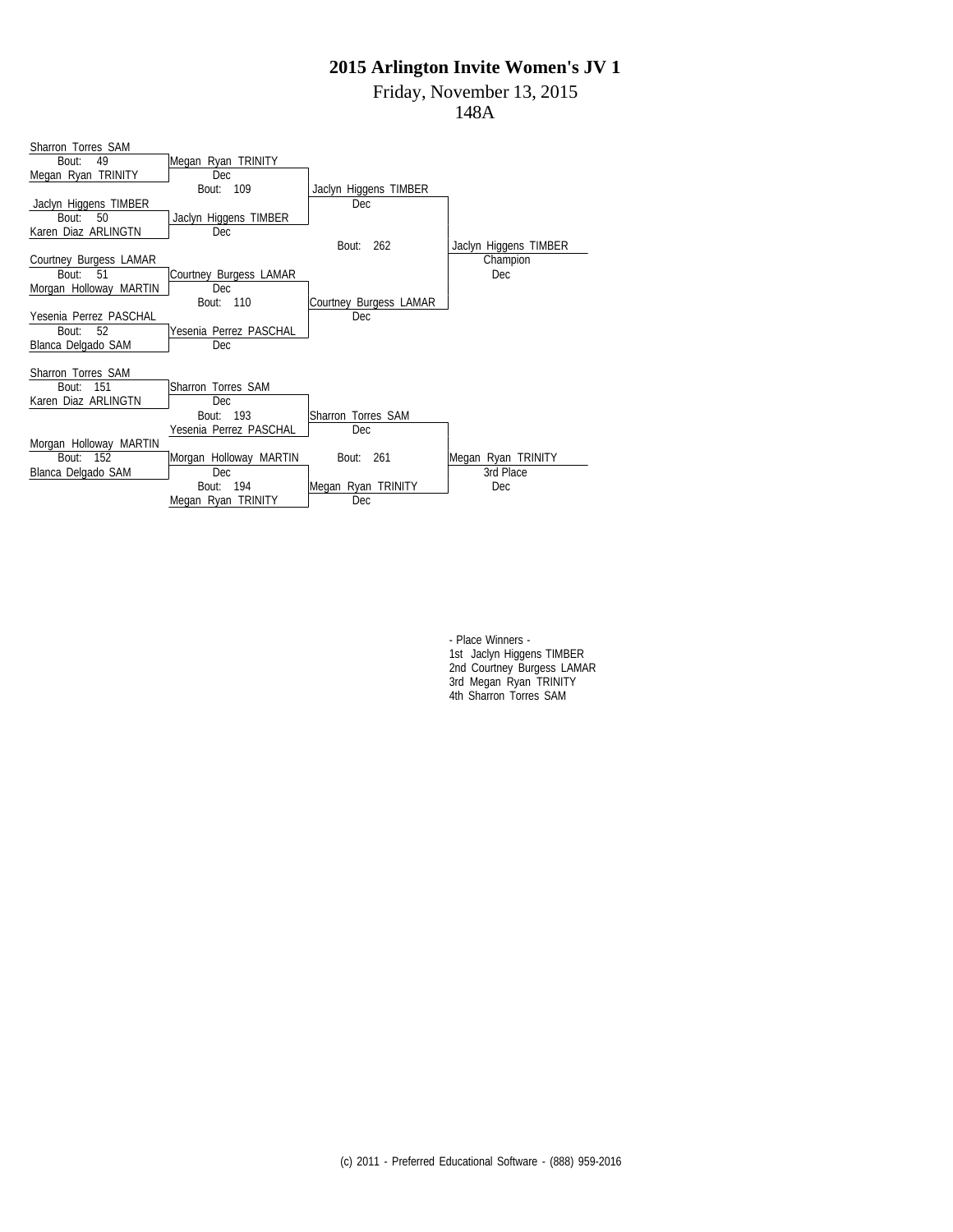Friday, November 13, 2015

148B



- Place Winners - 1st Brandi Nash SAM 2nd Shelagh Toler TIMBER 3rd Camille Ballard NELSON 4th Jessica Plascencia PASCHAL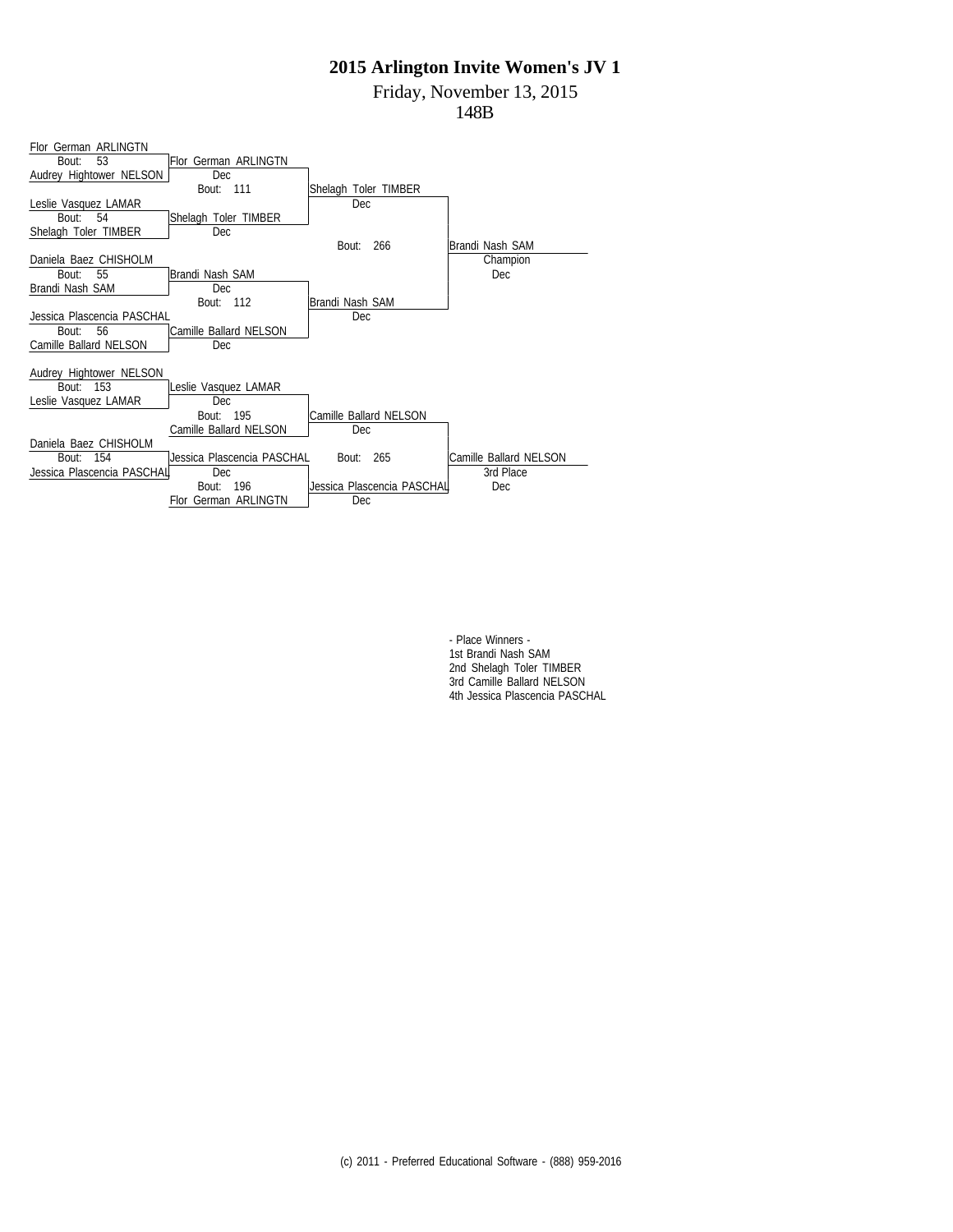Friday, November 13, 2015

165A



- Place Winners - 1st Sierra Wachoviak CENTRAL 2nd Brianna Hernandez SAM 3rd Andrea Ramirez SAM 4th Lauren Johnson BOWIE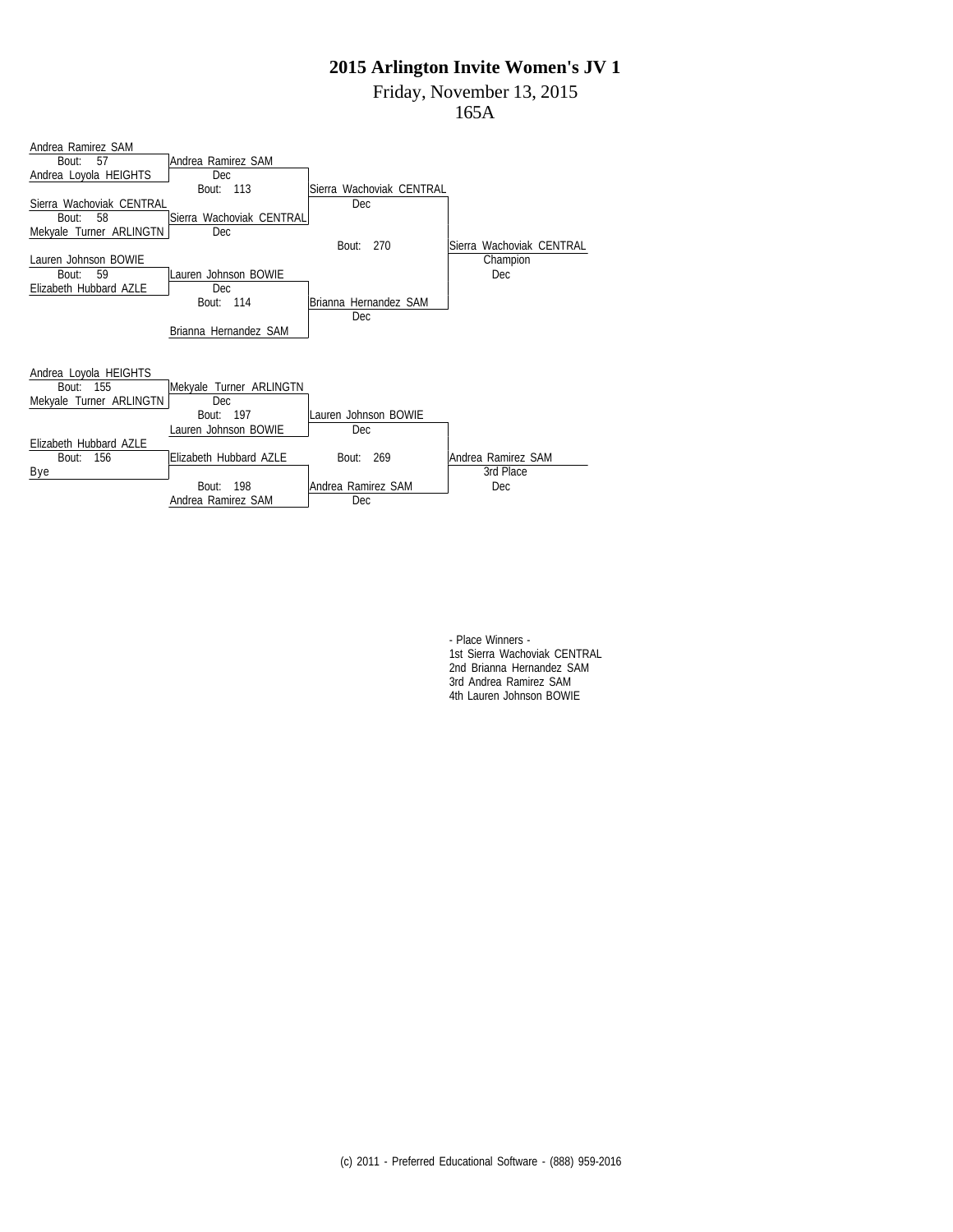Friday, November 13, 2015

165B



- Place Winners - 1st Ashly Carrillo PALODURO 2nd Ty Lawrence ARLINGTN 3rd Guadalupe Fuerte-Garci SAM 4th Stephanie Sanchez SAM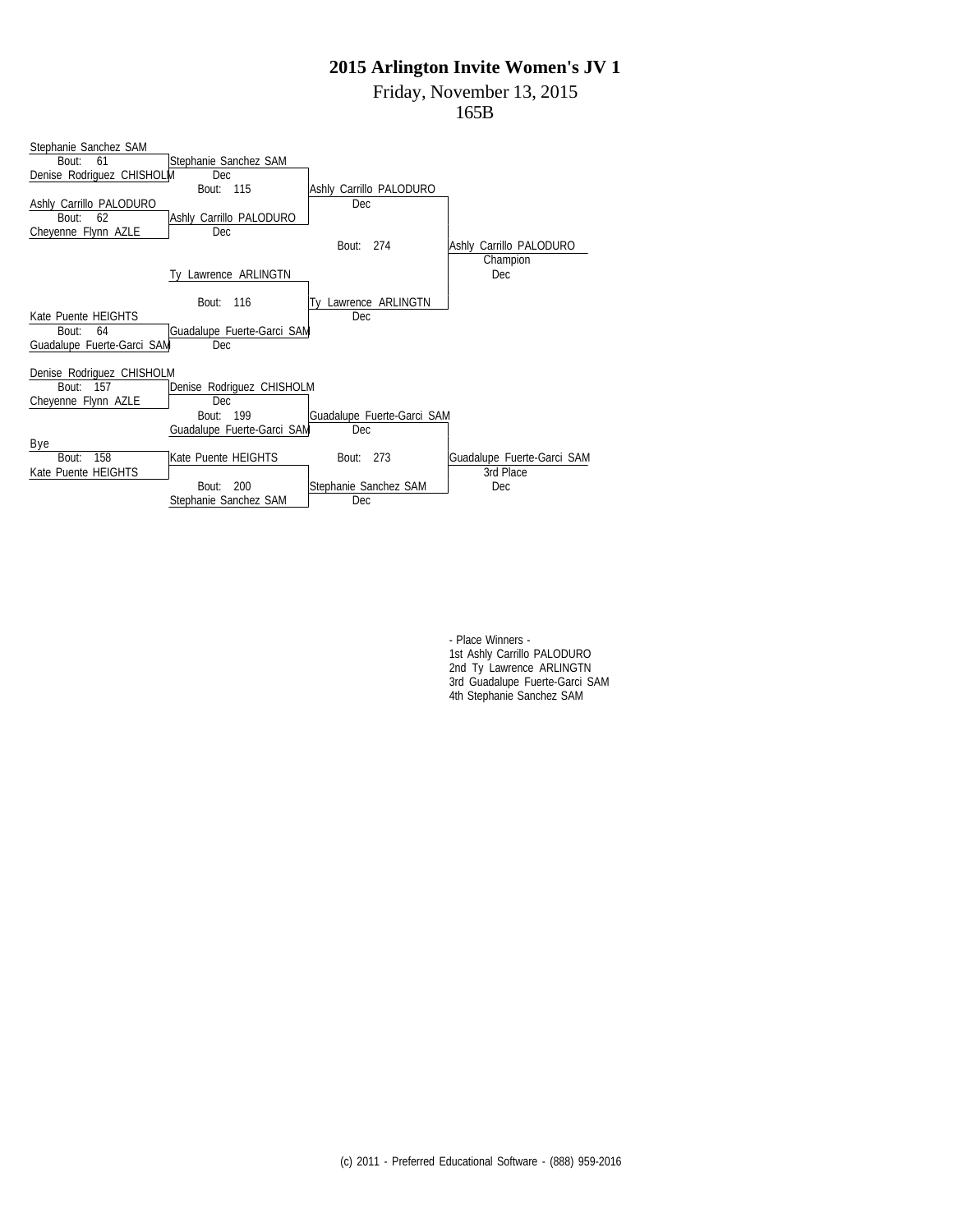# Friday, November 13, 2015

165C



- Place Winners - 1st Karen Jaimes SAM 2nd Haley Medina NELSON 3rd Justis Payne SGP 4th Nikki Cerrillo SAM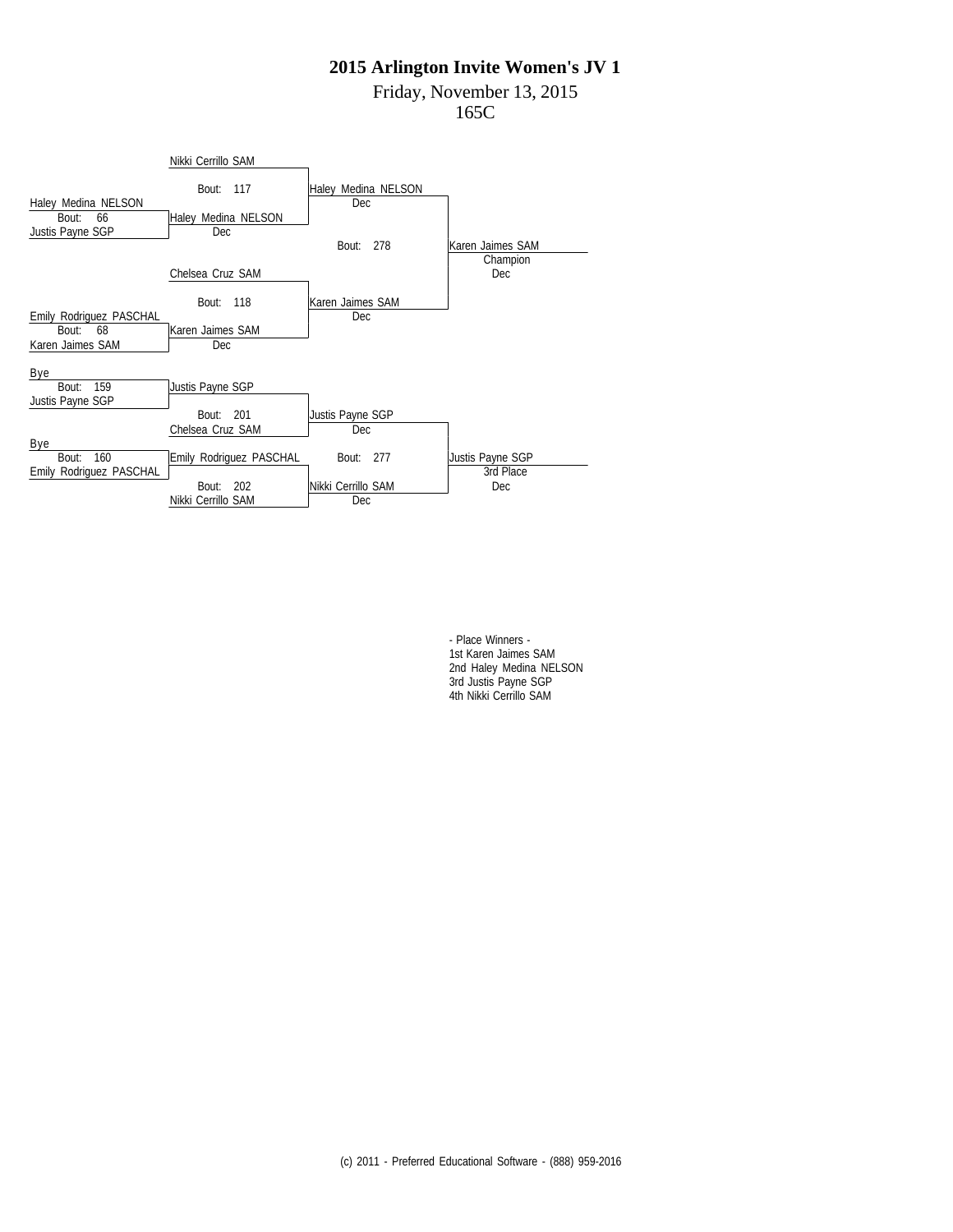Friday, November 13, 2015

185A



- Place Winners - 1st Alasia Dickinson ARLINGTN 2nd Guadalupe Garcia SAM 3rd Morgan Elvin LOVEJOY 4th Taniya Bradford SAM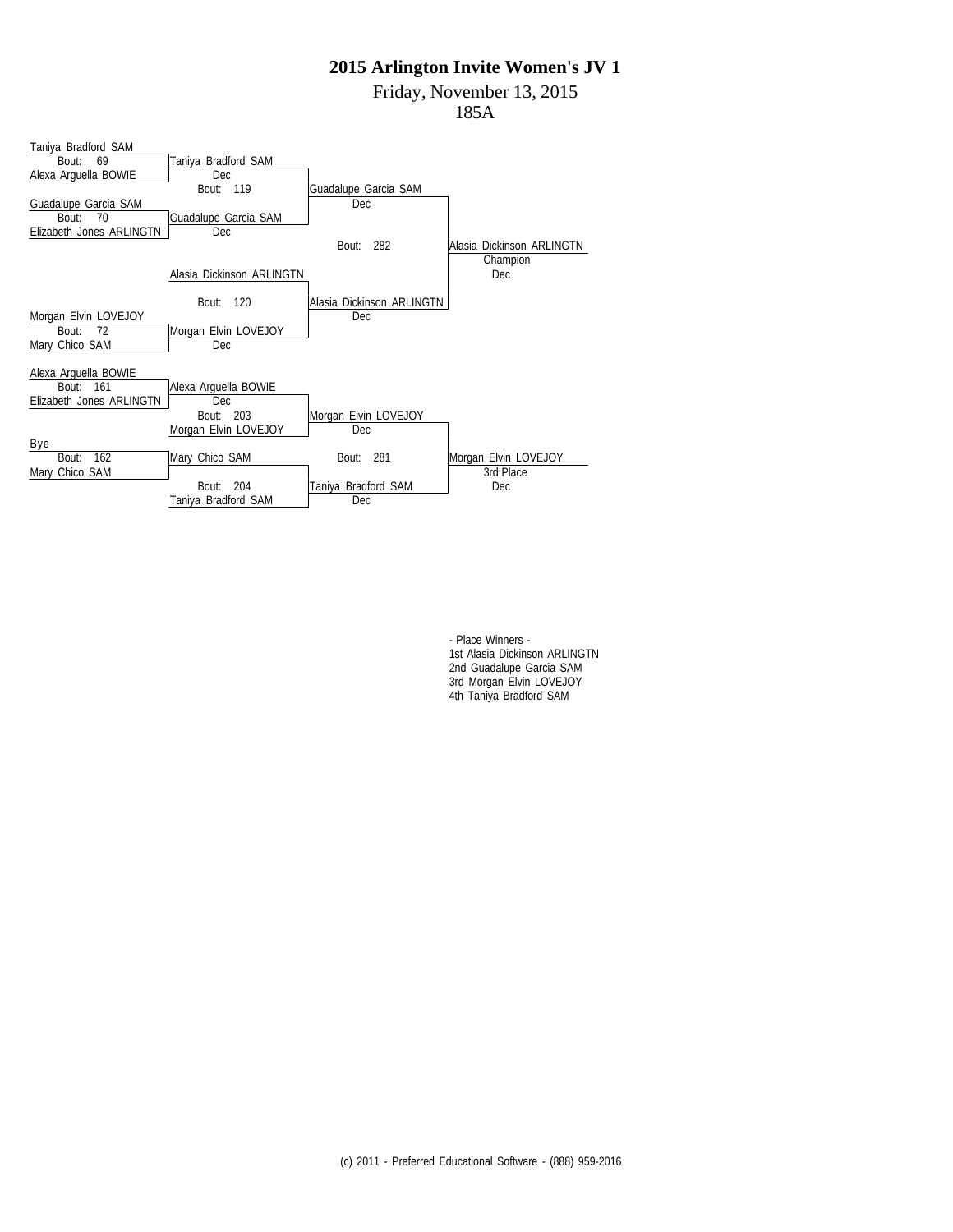# Friday, November 13, 2015

185B



- Place Winners - 1st Daisy Ruiz SAM 2nd Ana Murguia ARLINGTN 3rd Kemberly Estrada SAM 4th Emyra Burton SAM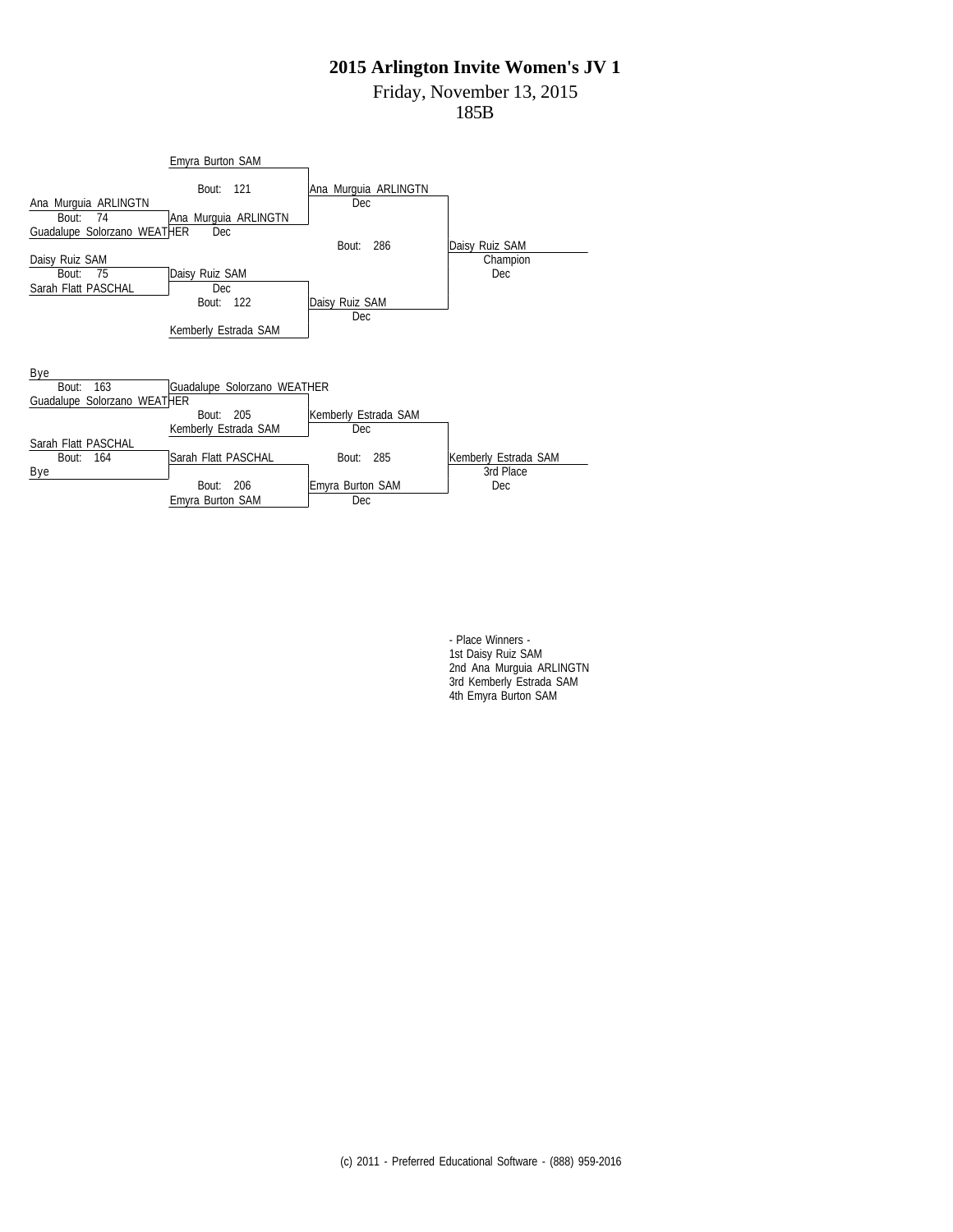## Friday, November 13, 2015

215A



- Place Winners - 1st Savannah Taylor MARTIN 2nd Jazmin Martinez TRIMBLE 3rd Terresita Merino SAM 4th Muren Acosta HEIGHTS